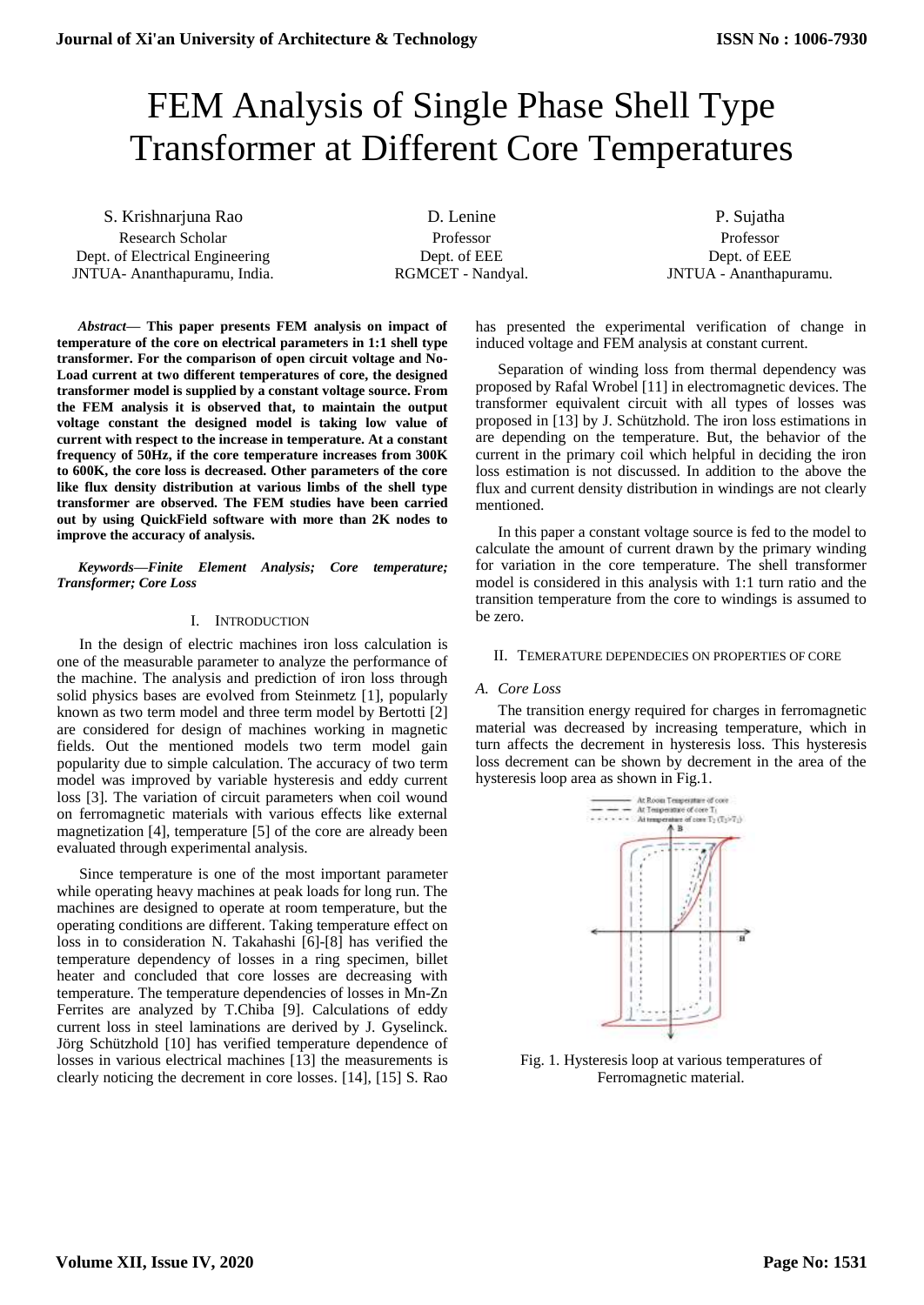## **Journal of Xi'an University of Architecture & Technology**

The iron loss models independent on temperature of the iron core are as follows: The two term model proposed by Steinmetz is given by Eqn. (1).

$$
P_{Core} = K_h f B_m^2 + K_c f^2 B_m^x \tag{1}
$$

The Bertotti's expression of core loss for a maximum flux density  $B_m$  (Tesla) and frequency f (Hz) is the sum of hysteresis, eddy current and excess losses. The expression for core losses is given by Eqn. (2).

$$
P_{Core} = K_h f B_m^2 + K_c f^2 B_m^2 + K_e (f B_m)^{3/2}
$$
 (2)

where  $K_h$ ,  $K_c$  and  $K_e$  are coefficients of the hysteresis, eddy current and excess losses respectively.

The temperature dependent iron loss model taking considerations about both the variation of hysteresis and eddy current losses are given in Eqn. (3).

$$
P_{Core} = K_h(T, f, B_m) f B_m^2 + K_c(T, f, B_m) f^2 B_m^2 \tag{3}
$$

The hysteresis and eddy current coefficients are dependent on temperature, frequency and flux density. Finally the variable loss coefficients are providing the best solution in the loss analysis. The decrement in the eddy current loss is due to increased resistance of the core with respect to temperature. This affects the circulating current in the core laminations.

# *B. Permeability (μ)*

 According to the he Hopkinson effect on the ferromagnetic material permeability of core will reaches maximum just before the Curie temperature. The increase in permeability is due to sudden decrement in the magnetic anisotropy of the material. The permeability is a main reason for increment in the production of induced EMF as mentioned in [7], this will also affect the magnetizing current of the machines.

$$
\mu = 1 + \chi \tag{4}
$$

After the Curie temperature the core material will enters in to paramagnetic state where the core losses are more.

## III. DESIGN OF 2D FEM MODEL

For AC magnetic analysis, the design of 2D transformer is modeled by using Quickfield software. For FEM analysis, the Quickfield software is a simple and powerful tool. In Fig. 2 (a) & (b), shown the 3D model and equivalent 2D cut section view of a shell type transformer respectively. The shell consists of primary and secondary windings which are wounded on the central limb and each winding is insulated by each other as shown in Fig. 2(a)  $\&$  (b) respectively.



Fig. 2. Shell transformer 3D & 2D models

An ample investigation on shell type transformer has been carried out with specifications tabulated in Table - 1.

Table 1. Specifications of shell type transformer modeled in Quickfield software

| <b>Parameter</b>                      | <b>Value</b>       |
|---------------------------------------|--------------------|
| The thickness of core                 | 4 cm               |
| Height of core                        | $52 \text{ cm}$    |
| Width of core                         | 76 cm              |
| Each window area                      | $792 \text{ cm}^2$ |
| Width of outer core limb              | 8 cm               |
| Width of middle core limb             | $16 \text{ cm}$    |
| The total area of the core            | $560 \text{ cm}^2$ |
| Width of primary winding insulation   | $2 \text{ cm}$     |
| Primary winding area of occupation    | $320 \text{ cm}^2$ |
| Primary and secondary windings copper | $20 \text{ cm}^2$  |
| conductor area                        |                    |
| Copper conductivity                   | $56x10^6/m$        |
| Permeability                          |                    |

Furthermore, the left and right window winding portions are indicated as  $v1+$  and  $v1-$ . Similarly, the secondary winding is indicated as v2+ and v2-. The transformer boundaries are modeled to have a less leakage flux which means that boundaries have zero magnetic potential.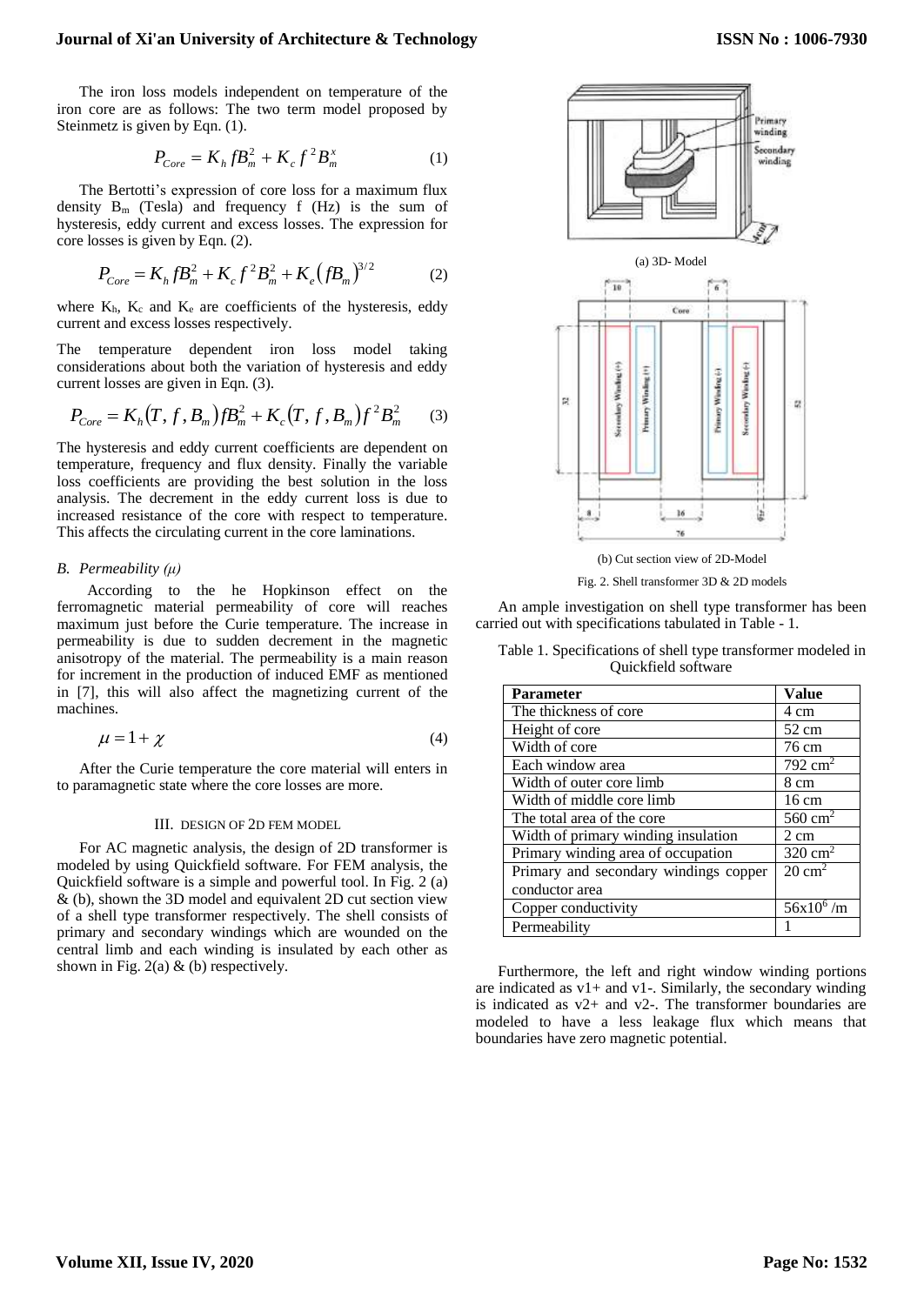Fig. 3. shows the electrical equivalent circuit connections of windings in Quickfield. On both the primary and secondary's, the winding connections are in series and the v1+ and v1 directions are changed depending on the Dot connection, to indicate the induced EMF polarities.



Fig. 3. Electrical equivalent circuit connections of windings

A voltage source of 0.6 V peak value is connected to primary winding. The secondary winding is shorted with a 1000MΩ resistance which will make the circuit open, because of the higher value of resistance. Fig. 4 shows the complete designed mesh model of a shell transformer with winding labels.



Fig. 4. 2D shell transformer meshed model

#### IV. RESULTS & DISCUSSION

The developed model is verified with two different core temperatures. The B-H curve data is collected from the library of MagWeb. In Fig. 5, shown the B-H curve at different temperature values considered for the FEM analysis. At low flux density, the slope of the curve is higher when compared to room temperature. But, the maximum flux density will falls below the room temperature when the core temperature increases.

The FEM analysis is divided in to two cases, such as core temperatures are at 300 K and 600 K. In two cases, the liner portion of the B-H curve is selected to measure the impact of the temperature for the analysis. Furthermore, a closed contour having a length of  $256$  cm and total volume of  $0.016$  m<sup>3</sup> is considered for total core loss estimation.



Fig. 5. B-H curve of the core at different temperatures

#### *A. Case-1*

As aforementioned in case 1, the temperature of core is fixed to 300 K. The voltage source supplies voltage of 1.5058v at angle of  $89.678^{\circ}$  to a primary winding which produces 3.75wb of magnetic flux in the core. Fig. 5(a) shows the high magnetic flux in the core at  $0^0$  temperatures, because of  $0^0$ phase angle of current. When the time reaches to 900 sec, the core flux reaches to zero value and is depicted in Fig. 5 (b). The maximum current density is observed as  $5200 \text{ A/m}^2$ .



(a) Current Density at  $0<sup>0</sup>$ 



(b) Current Density at  $90^0$ 

Fig. 5. Magnetic Flux and Current Denisty at  $0^0$  and  $90^0$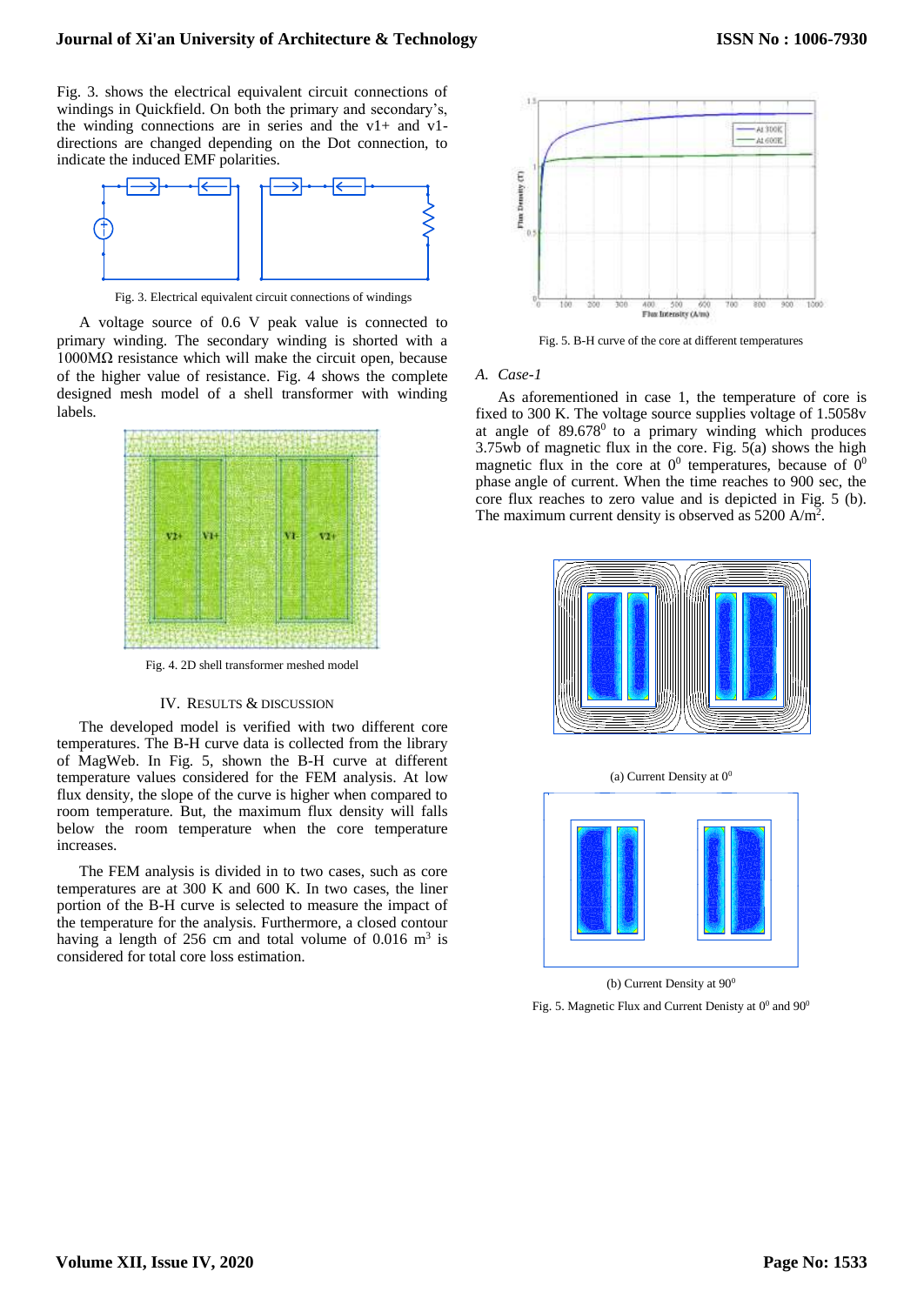# **Journal of Xi'an University of Architecture & Technology**

# *B. Case-2*

In this case, the core temperature is fixed to 600K. The voltage source supplies a voltage of 1.7214V with a phase angle of  $89.632^0$ . So the primary winding is excited by the current at 12A which produces 3.8wb of magnetic flux in the core. The magnetic flux distribution is same as case 1, which is already shown in Fig. 5. The maximum current density is observed as  $5270 \text{ A/m}^2$ . The power loss and voltage distribution of a shell type transformer is shown in Fig. 6 (a)  $\&$ (b) respectively. It is observed that, the loss in the outer corner is less than the inner corner of core.



Fig. 6. Power loss & Voltage distribution in shell transformer

Fig. 7. shows the central and side limbs magnetic flux density variations at two different temperatures and various positions of the core. It is observed that, the magnetic flux density is increasing with a constant current. Moreover, the flux density is low at centre of central limb compared to sides. From Fig. 7 (a), the core permeability is observed as high, when the core temperature increases. Whereas in Fig. 7 (b), it is observed in the side limb, the flux density is increased with respect to the temperature of the core. Therefore, the power loss is also increases with respect to the temperature in the side limbs. The Table 2 presents the behavior of different parameters of shell transformer at two different temperatures. It is observed that, for a constant voltage, the core loss is reduced by increasing the temperature of the core.



(a) Flux density in the central limb



(b) Flux density in the side limb

Fig. 7. Flux density at various positions of core



Fig. 8. Power loss in side limb in  $W/m<sup>3</sup>$ 

Table -2. Change of various parameters of core at different temperatures

| Temperature of the core $(K)$ | 300K                 | 600K           |
|-------------------------------|----------------------|----------------|
| Current density $(A/m2)$      | 2300                 | 1860           |
| Potential A (Wb/m)            | 0.0424               | 0.0484         |
| Flux Density (T)              | 0.744                | 0.813          |
| Strength $H(A/m)$             | 40.6                 | 41.5           |
| Power Loss O $(W/m^3)$        | 4510                 | 4230           |
| Energy Density $(J/m^3)$      | 4.65                 | 5              |
| Core loss (Watts)             | 9.5491               | 9.538          |
| Magnetic Flux (Wb)            | 3.75                 | 3.8767         |
| Flux linkage per one turn     | $1.7 \times 10^{-7}$ | $1.94x10^{-7}$ |